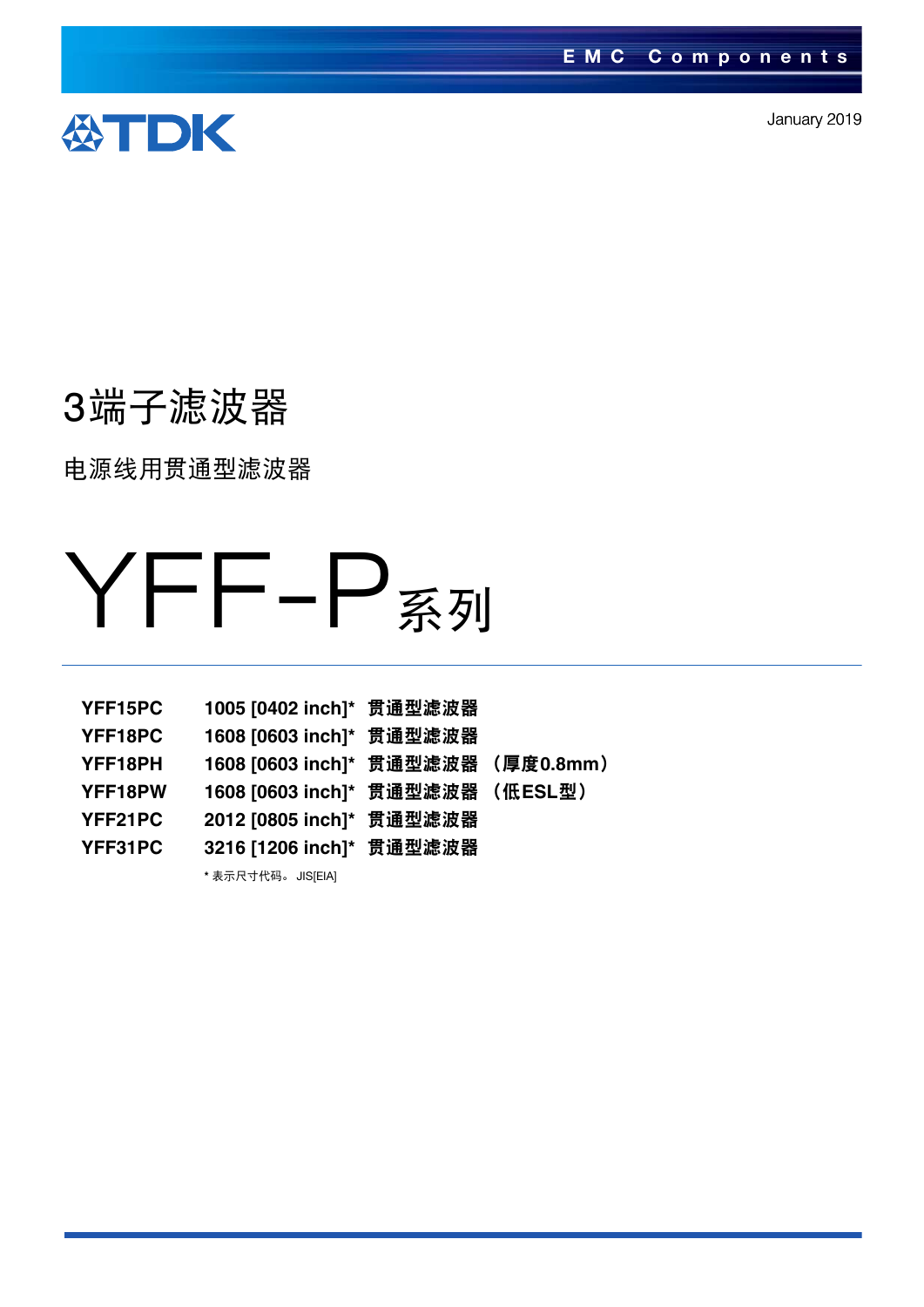**3**端子滤波器 电源线用贯通型滤波器 **公TDK** 

**RoHS**指令对应产品 无铅焊锡对应

# **YFF-P**系列的概要

### ■特点

体积小,高性能的EMC对策零部件。 宽频带,衰减特性良好。 适用大电流(2A~4A)。

### 用途

用于智能手机等通信终端设备、AV、信息设备的电源线路。

### ■型号的命名方法



### ■包装数量、产品重量

|               | 包装数量 (个 / 卷) | 单个重量         |        |
|---------------|--------------|--------------|--------|
| 类型            | ø178<br>(mm) | ø330<br>(mm) | (q)    |
| YFF15PC       | 10,000       | 50,000       | 0.0008 |
| YFF15PC0G435M | 10,000       | 50,000       | 0.0015 |
| YFF15PC0G755M | 10,000       | 50,000       | 0.0027 |
| YFF15PC0G106M | 10,000       | 50,000       | 0.0029 |
| YFF18PC       | 4,000        | 10,000       | 0.0038 |
| YFF18PH       | 4,000        | 10,000       | 0.0051 |
| YFF18PW       | 4,000        | 10,000       | 0.0038 |
| YFF21PC       | 4,000        | 10,000       | 0.0095 |
| YFF31PC       | 2.000        | 10.000       | 0.0342 |

RoHS指令对应产品:详细内容查看这里。 https://product.tdk.com/info/zh/environment/rohs/index.html ○无卤素:指的是Cl含量不到900ppm、 Br含量不到900ppm以及 Cl、 Br的合计含量不到1500ppm。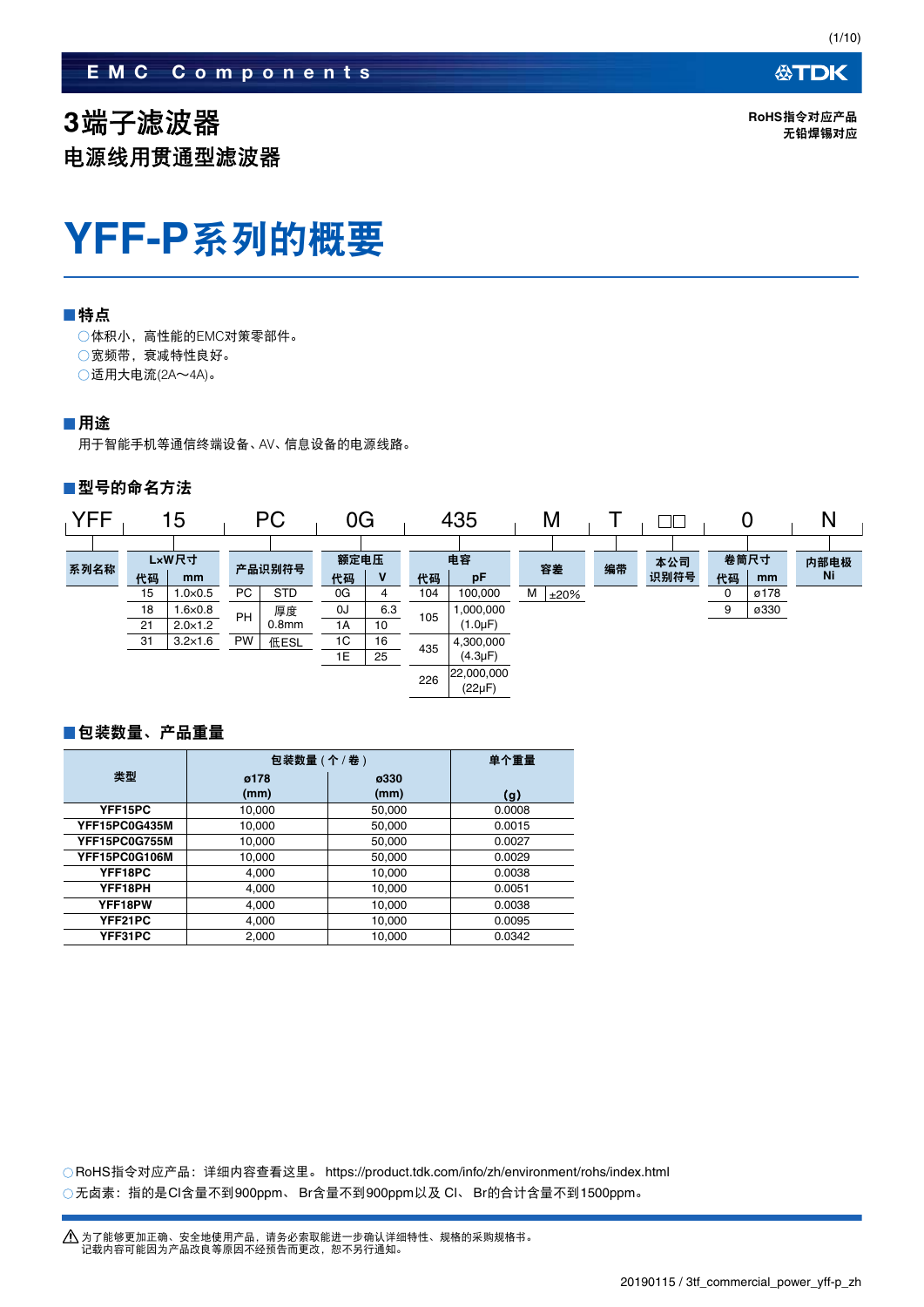### **EMC Components**

### **公TDK**

# **YFF-P**系列的概要

### ■推荐焊接条件

回流焊接条件



### □烙铁焊接条件



### 使用注意事项

- ○在实施焊接前,请务必进行预热。考虑热冲击,请将预热温度△T 保持在150°C以下。
- 建议在空气中自然冷却,为了清洗等目的而放在溶剂中浸泡时, 请将温度差 (△T)保持在100°C以下。
- 因进行电路修正而使用焊接烙铁时,请将烙铁头温度保持在 300°C以下,并将其放在电路板的铜箔部分上3秒钟以内完成。
- 由于人体所带的静电会传到接地线上,因此请使用防静电腕带。
- 在将安装有本产品的印刷电路板组装到框架等组件中时,请注意 不要让印刷电路板因螺丝紧固造成局部变形而使本产品承受残余 应力。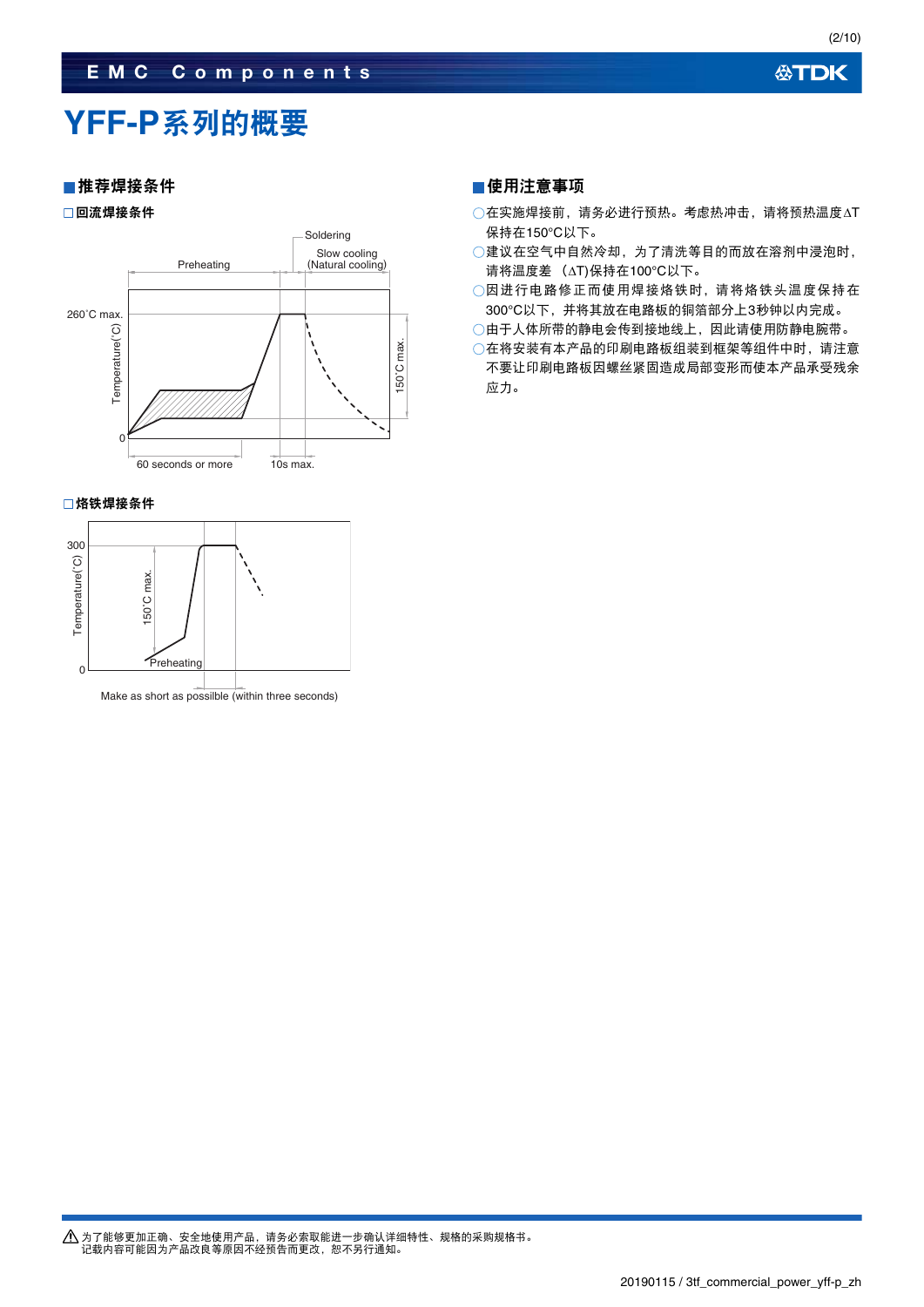

### ■形状与尺寸 キャンプ インディング せいしょう せいきょう せいせいしょう せいじょう



Land pattern+Solder resist  $\overline{\text{VII}}$  Land pattern Dimensions in mm

| 型号                 | $L$ (mm)        | $W$ (mm)        | $T$ (mm)        | $B$ (mm)    | $C$ (mm)        |
|--------------------|-----------------|-----------------|-----------------|-------------|-----------------|
| YFF15PC0G106MT000N | $1.00+0.20$     | $0.50+0.20$     | $0.50+0.15$     | $0.07$ min. | $0.35 \pm 0.10$ |
| YFF15PC0G106MT009N | $1.00+0.20$     | $0.50 + 0.20$   | $0.50+0.15$     | $0.07$ min. | $0.35 + 0.10$   |
| YFF15PC0G755MT000N | $1.00+0.20$     | $0.50+0.15$     | $0.50+0.15$     | $0.07$ min. | $0.35 + 0.10$   |
| YFF15PC0G755MT009N | $1.00+0.20$     | $0.50+0.15$     | $0.50+0.15$     | $0.07$ min. | $0.35+0.10$     |
| YFF15PC0G435MT000N | $1.05 \pm 0.05$ | $0.65 \pm 0.05$ | $0.45 \pm 0.05$ | $0.09$ min. | $0.30+0.10$     |
| YFF15PC0G435MT009N | $1.05 \pm 0.05$ | $0.65 \pm 0.05$ | $0.45 \pm 0.05$ | $0.09$ min. | $0.30+0.10$     |
| YFF15PC0J105MT000N | $1.05 \pm 0.05$ | $0.65 \pm 0.05$ | $0.45 \pm 0.05$ | 0.09min.    | $0.30+0.10$     |
| YFF15PC0J105MT009N | $1.05 \pm 0.05$ | $0.65 \pm 0.05$ | $0.45 \pm 0.05$ | $0.09$ min. | $0.30+0.10$     |
| YFF15PC0G105MT000N | $1.00 + 0.05$   | $0.55+0.05$     | $0.30+0.05$     | $0.09$ min. | $0.30+0.10$     |
| YFF15PC0G105MT009N | $1.00+0.05$     | $0.55+0.05$     | $0.30 + 0.05$   | $0.09$ min. | $0.30+0.10$     |
| YFF15PC0J474MT000N | $1.00 + 0.05$   | $0.55 \pm 0.05$ | $0.30+0.05$     | $0.09$ min. | $0.30+0.10$     |
| YFF15PC0J474MT009N | $1.00 + 0.05$   | $0.55+0.05$     | $0.30 + 0.05$   | $0.09$ min. | $0.30+0.10$     |
| YFF15PC1A224MT000N | $1.00 + 0.05$   | $0.55+0.05$     | $0.30 + 0.05$   | $0.09$ min. | $0.30+0.10$     |
| YFF15PC1A224MT009N | 1.00±0.05       | $0.55 \pm 0.05$ | $0.30 + 0.05$   | $0.09$ min. | $0.30+0.10$     |
| YFF15PC1C104MT000N | $1.00 + 0.05$   | $0.55 \pm 0.05$ | $0.30+0.05$     | $0.09$ min. | $0.30+0.10$     |
| YFF15PC1C104MT009N | $1.00{\pm}0.05$ | $0.55 \pm 0.05$ | $0.30 + 0.05$   | $0.09$ min. | $0.30+0.10$     |
|                    |                 |                 |                 |             |                 |

\* 请通过通孔等以最短方式进行本产品的GND端子和安装基板的GND连接。

**第十一章 有限是红色的项目,是生产中止预定的产品。** 

### ■电气特性

### 特点规格表

| 插入损耗<br>40dB 频带 | 额定电压<br><b>Edc</b> | 额定电流<br><b>Idc</b> | 工作温度范围          | 保存温度范围<br>(安装后) | 型号*                |
|-----------------|--------------------|--------------------|-----------------|-----------------|--------------------|
| (MHz)           | (V)                | (A)                | $(^{\circ}C)$   | (°C)            |                    |
| 0.07 to 1000    | $\overline{4}$     | 2                  | $-55$ to $+85$  | $-55$ to $+85$  | YFF15PC0G106MT000N |
| 0.07 to 1000    | $\overline{4}$     | 2                  | $-55$ to $+85$  | $-55$ to $+85$  | YFF15PC0G106MT009N |
| 0.11 to 1000    | $\overline{4}$     | $\overline{2}$     | $-55$ to $+85$  | $-55$ to $+85$  | YFF15PC0G755MT000N |
| 0.11 to 1000    | $\overline{4}$     | 2                  | $-55$ to $+85$  | $-55$ to $+85$  | YFF15PC0G755MT009N |
| 0.2 to 1000     | 4                  | 2                  | $-55$ to $+85$  | $-55$ to $+85$  | YFF15PC0G435MT000N |
| 0.2 to 1000     | 4                  | 2                  | $-55$ to $+85$  | $-55$ to $+85$  | YFF15PC0G435MT009N |
| 0.8 to 1000     | 4                  | 3                  | $-55$ to $+105$ | $-55$ to $+105$ | YFF15PC0J105MT000N |
| 0.8 to 1000     | 4                  | 3                  | $-55$ to $+105$ | $-55$ to $+105$ | YFF15PC0J105MT009N |
| 0.8 to 1000     | 4                  | 3                  | $-55$ to $+105$ | $-55$ to $+105$ | YFF15PC0G105MT000N |
| to 1000<br>0.8  | 4                  | 3                  | $-55$ to $+105$ | $-55$ to $+105$ | YFF15PC0G105MT009N |
| to 1000<br>2    | 6.3                | 3                  | $-55$ to $+105$ | $-55$ to $+105$ | YFF15PC0J474MT000N |
| 2<br>to 1000    | 6.3                | 3                  | $-55$ to $+105$ | $-55$ to $+105$ | YFF15PC0J474MT009N |
| to 1000<br>4    | 10                 | 3                  | $-55$ to $+105$ | $-55$ to $+105$ | YFF15PC1A224MT000N |
| to 1000<br>4    | 10                 | 3                  | $-55$ to $+105$ | $-55$ to $+105$ | YFF15PC1A224MT009N |
| 9<br>to 1000    | 16                 | 3                  | $-55$ to $+105$ | $-55$ to $+105$ | YFF15PC1C104MT000N |
| to 1000<br>9    | 16                 | 3                  | $-55$ to $+105$ | $-55$ to $+105$ | YFF15PC1C104MT009N |

型号为本公司标准规格品。

背景是红色的项目,是生产中止预定的产品。

**公TDK**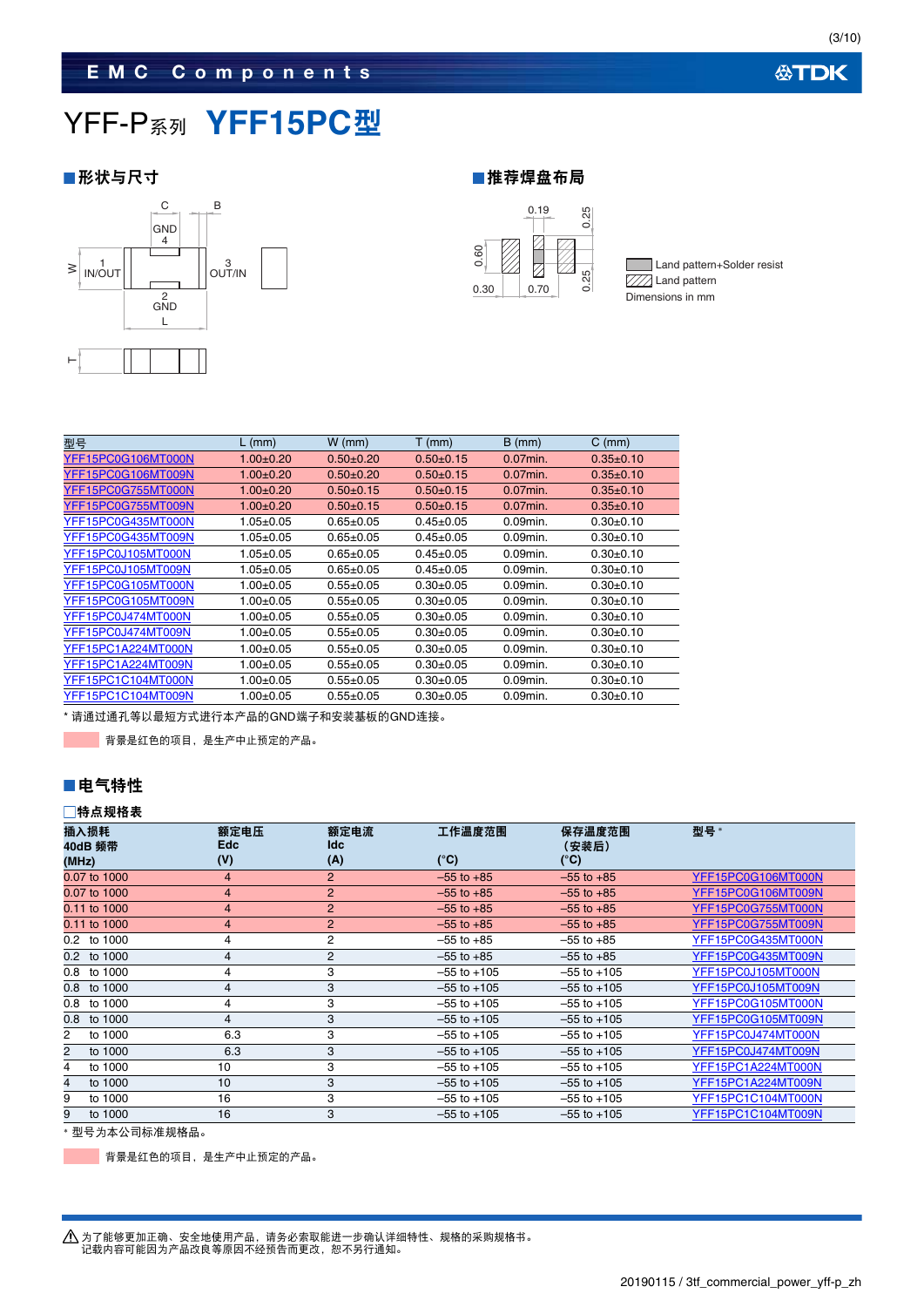## **EMC Components**

# YFF-P系列 **YFF15PC**型



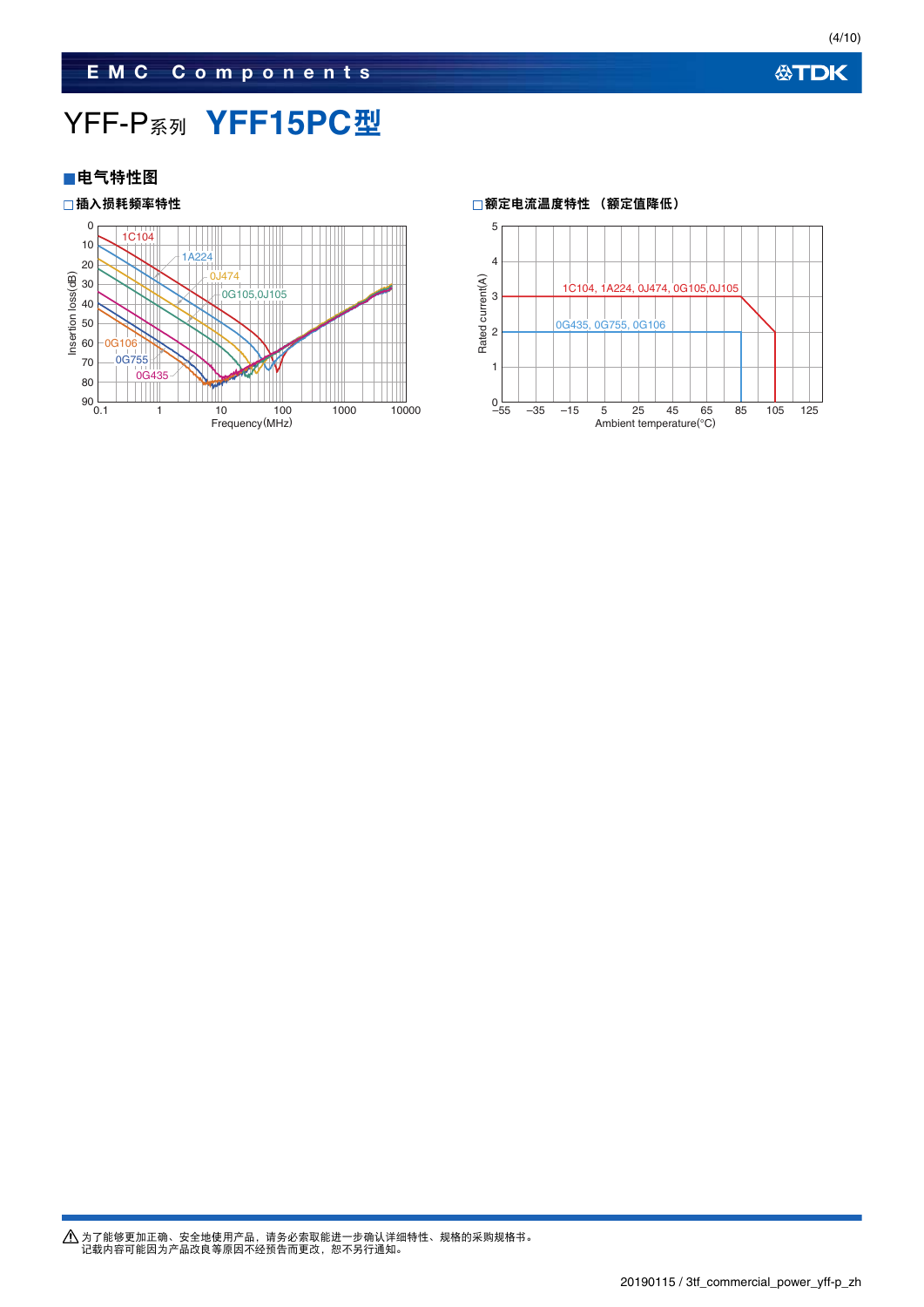(5/10)

# YFF-P系列 **YFF18PC**型

### ■形状与尺寸 ■推荐焊盘布局



0.40  $40$ 0.400.40 0.400.4 0.60  $0.60$  1.00

Land pattern+Solder resist **ZZA** Land pattern Dimensions in mm

\* 请通过通孔等以最短方式进行本产品的GND端子和安装基板的GND连接。

### ■电气特性

### 特点规格表

| 插入损耗<br>40dB 频带<br>(MHz) | 额定电压<br><b>Edc</b><br>(V) | 额定电流<br><b>Idc</b><br>(A) | 工作温度范围<br>(°C)  | 保存温度范围<br>(安装后)<br>(°C) | <b>型</b> 묵 *       |
|--------------------------|---------------------------|---------------------------|-----------------|-------------------------|--------------------|
| 0.2 to 1000              | 6.3                       | 4                         | $-55$ to $+85$  | $-55$ to $+85$          | YFF18PC0J475MT0H0N |
| 0.2 to 1000              | 6.3                       | 4                         | $-55$ to $+85$  | $-55$ to $+85$          | YFF18PC0J475MT0H9N |
| 0.8 to 1000              | 6.3                       | 4                         | $-55$ to $+105$ | $-55$ to $+105$         | YFF18PC0J105MT0H0N |
| 0.8 to 1000              | 6.3                       | 4                         | $-55$ to $+105$ | $-55$ to $+105$         | YFF18PC0J105MT0H9N |
| 2 to 1000                | 6.3                       | 4                         | $-55$ to $+125$ | $-55$ to $+125$         | YFF18PC0J474MT0H0N |
| 2 to 1000                | 6.3                       | 4                         | $-55$ to $+125$ | $-55$ to $+125$         | YFF18PC0J474MT0H9N |
| 3 to 1000                | 6.3                       | 4                         | $-55$ to $+125$ | $-55$ to $+125$         | YFF18PC0J224MT0H0N |
| 3 to 1000                | 6.3                       | 4                         | $-55$ to $+125$ | $-55$ to $+125$         | YFF18PC0J224MT0H9N |
| to 1000                  | 16                        | 4                         | $-55$ to $+125$ | $-55$ to $+125$         | YFF18PC1C104MT0H0N |
| to 1000                  | 16                        | 4                         | $-55$ to $+125$ | $-55$ to $+125$         | YFF18PC1C104MT0H9N |

型号为本公司标准规格品。

### ■电气特性图



### □插入损耗频率特性 □额定电流温度特性 (额定值降低)

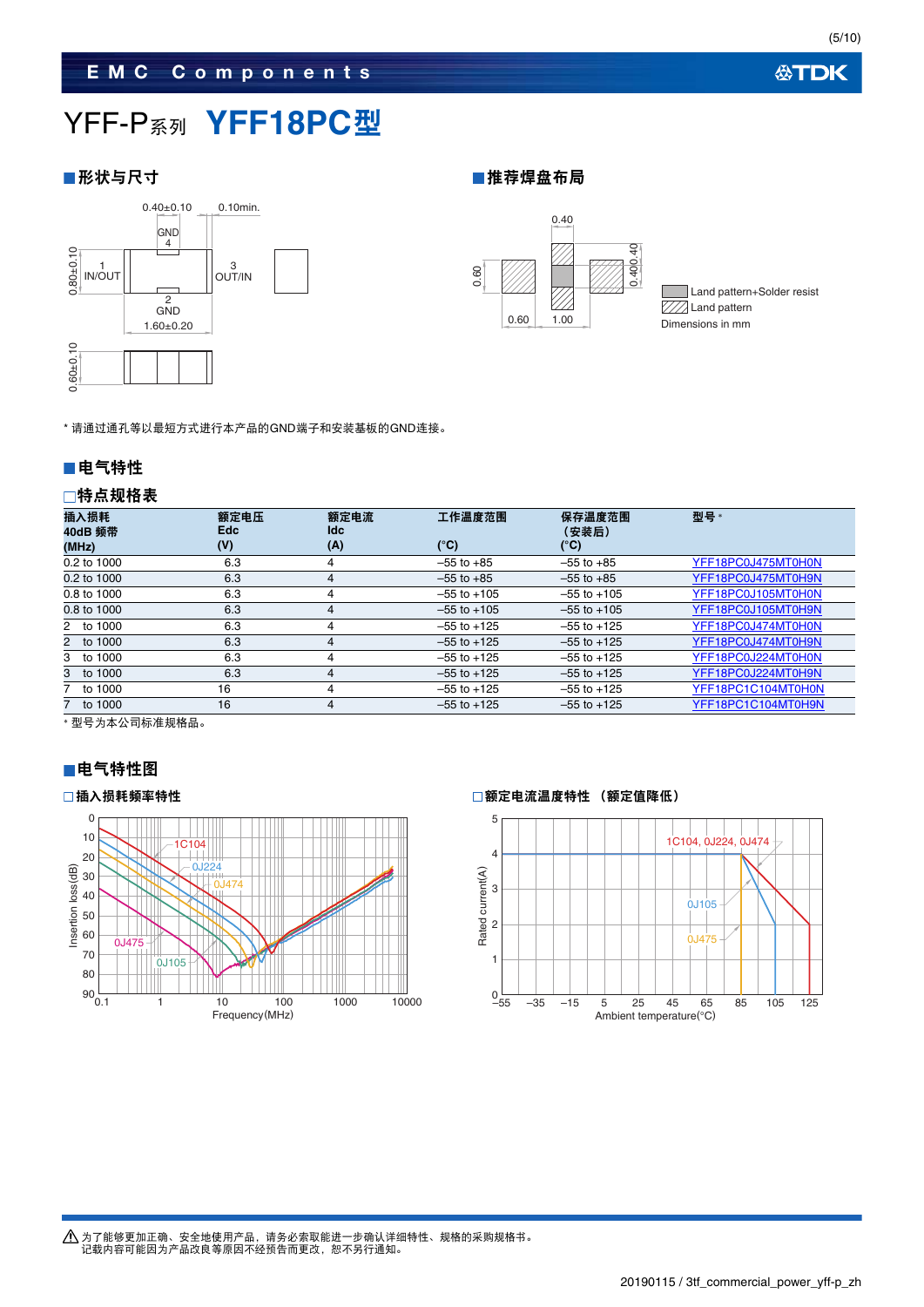# YFF-P系列 **YFF18PH**型

### ■形状与尺寸 ■推荐焊盘布局



0.40 0.400.40 0.400.40 0.60 V 0.60 1.00

Land pattern+Solder resist **V//** Land pattern Dimensions in mm

### ■电气特性

### 特点规格表

| $0.80 + 0.10$                        |                    |                    |                 |                 |                    |
|--------------------------------------|--------------------|--------------------|-----------------|-----------------|--------------------|
| * 请通过通孔等以最短方式进行本产品的GND端子和安装基板的GND连接。 |                    |                    |                 |                 |                    |
| ■电气特性                                |                    |                    |                 |                 |                    |
| □特点规格表                               |                    |                    |                 |                 |                    |
| 插入损耗<br>40dB 频带                      | 额定电压<br><b>Edc</b> | 额定电流<br><b>Idc</b> | 工作温度范围          | 保存温度范围<br>(安装后) | 型号 *               |
| (MHz)                                | (V)                | (A)                | $(^{\circ}C)$   | $(^{\circ}C)$   |                    |
| 0.4 to 1000                          | 6.3                | 4                  | $-55$ to $+85$  | $-55$ to $+85$  | YFF18PH0J225MT000N |
| 0.4 to 1000                          | 6.3                | $\overline{4}$     | $-55$ to $+85$  | $-55$ to $+85$  | YFF18PH0J225MT009N |
| 0.8 to 1000                          | 6.3                | 4                  | $-55$ to $+105$ | $-55$ to $+105$ | YFF18PH0J105MT000N |
| 0.8 to 1000                          | 6.3                | 4                  | $-55$ to $+105$ | $-55$ to $+105$ | YFF18PH0J105MT009N |

型号为本公司标准规格品。

### ■电气特性图



### □插入损耗频率特性 □额定电流温度特性 (额定值降低)



为了能够更加正确、安全地使用产品,请务必索取能进一步确认详细特性、规格的采购规格书。<br>记载内容可能因为产品改良等原因不经预告而更改,恕不另行通知。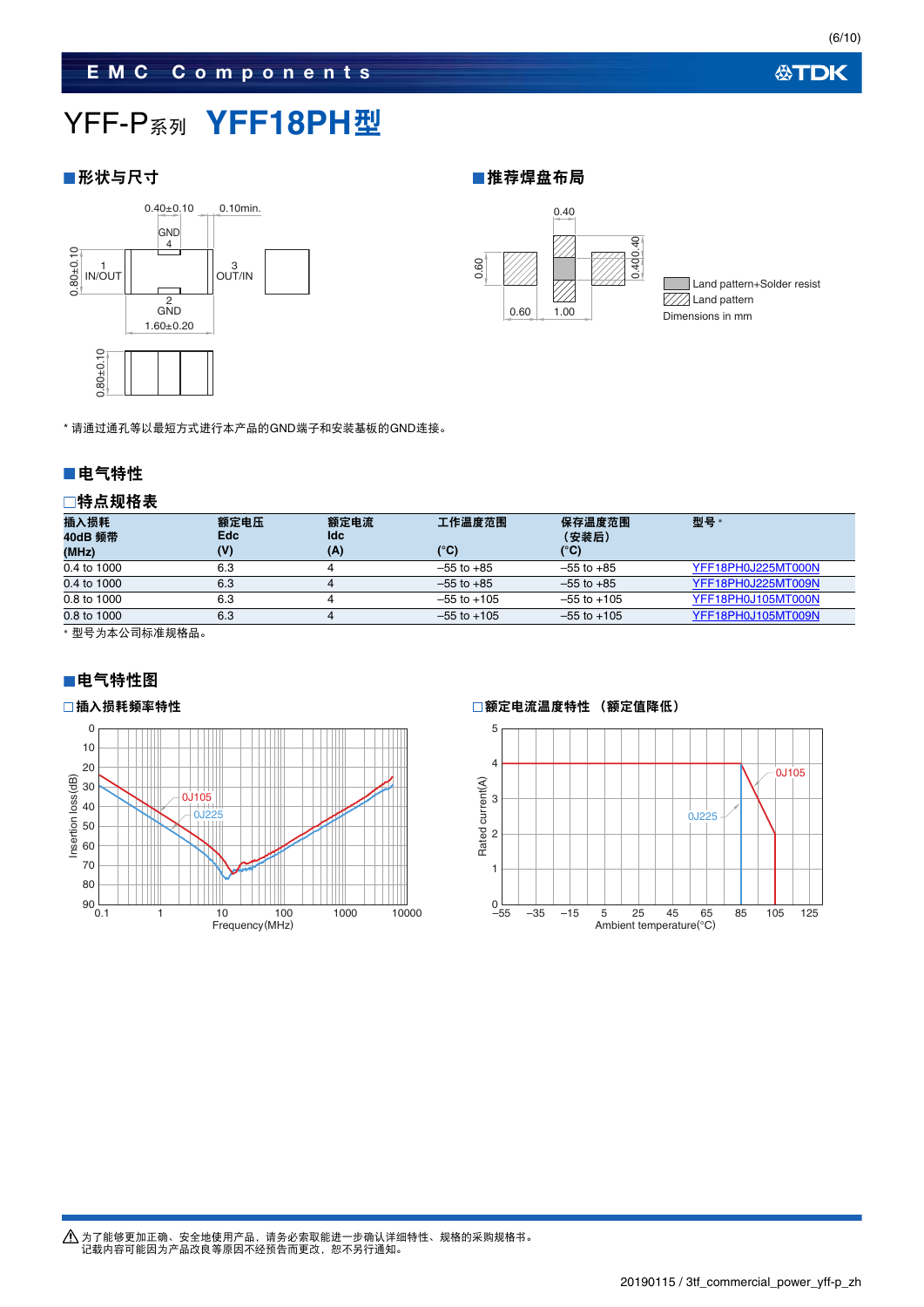# YFF-P系列 **YFF18PW**型



■形状与尺寸 ■推荐焊盘布局



### ■电气特性

### 特点规格表

| ■电气特性<br>□特点规格表<br>插入损耗<br>40dB 频带<br>(MHz)<br>0.2 to 2000<br>0.2 to 2000<br>0.8 to 2000<br>0.8 to 2000 | 额定电压<br><b>Edc</b><br>(V)<br>6.3<br>6.3<br>6.3<br>6.3 | 额定电流<br><b>Idc</b><br>(A)<br>4<br>4<br>4<br>4 | 工作温度范围<br>$(^{\circ}C)$<br>$-55$ to $+85$<br>$-55$ to $+85$<br>$-55$ to $+105$<br>$-55$ to $+105$ | 保存温度范围<br>(安装后)<br>$(^{\circ}C)$<br>$-55$ to $+85$<br>$-55$ to $+85$<br>$-55$ to $+105$<br>$-55$ to $+105$ | 型号*<br>YFF18PW0J475MT0H0N<br>YFF18PW0J475MT0H9N<br>YFF18PW0J105MT0H0N<br>YFF18PW0J105MT0H9N |
|---------------------------------------------------------------------------------------------------------|-------------------------------------------------------|-----------------------------------------------|---------------------------------------------------------------------------------------------------|------------------------------------------------------------------------------------------------------------|---------------------------------------------------------------------------------------------|
|                                                                                                         |                                                       |                                               |                                                                                                   |                                                                                                            |                                                                                             |
|                                                                                                         |                                                       |                                               |                                                                                                   |                                                                                                            |                                                                                             |
|                                                                                                         |                                                       |                                               |                                                                                                   |                                                                                                            |                                                                                             |
|                                                                                                         |                                                       |                                               |                                                                                                   |                                                                                                            |                                                                                             |
|                                                                                                         |                                                       |                                               |                                                                                                   |                                                                                                            |                                                                                             |
| * 请通过通孔等以最短方式进行本产品的GND端子和安装基板的GND连接。                                                                    |                                                       |                                               |                                                                                                   |                                                                                                            |                                                                                             |
| $0.60 + 0.10$                                                                                           |                                                       |                                               |                                                                                                   |                                                                                                            |                                                                                             |
| $0.80 + 0.10$<br>IN/OUT<br>2<br><b>GND</b><br>$1.60 + 0.10$                                             | OUT/IN<br>$0.15 \pm 0.10$                             | $0.40 + 0.10$                                 | 0.40<br>0.40                                                                                      | 0.400<br>1.20                                                                                              | Land pattern+Solder resist<br>Land pattern<br>Dimensions in mm                              |

型号为本公司标准规格品。

### ■电气特性图



### □插入损耗频率特性 ねんない おおしい おおしい おおし おおし の あんのおん 回額定电流温度特性 (额定値降低)

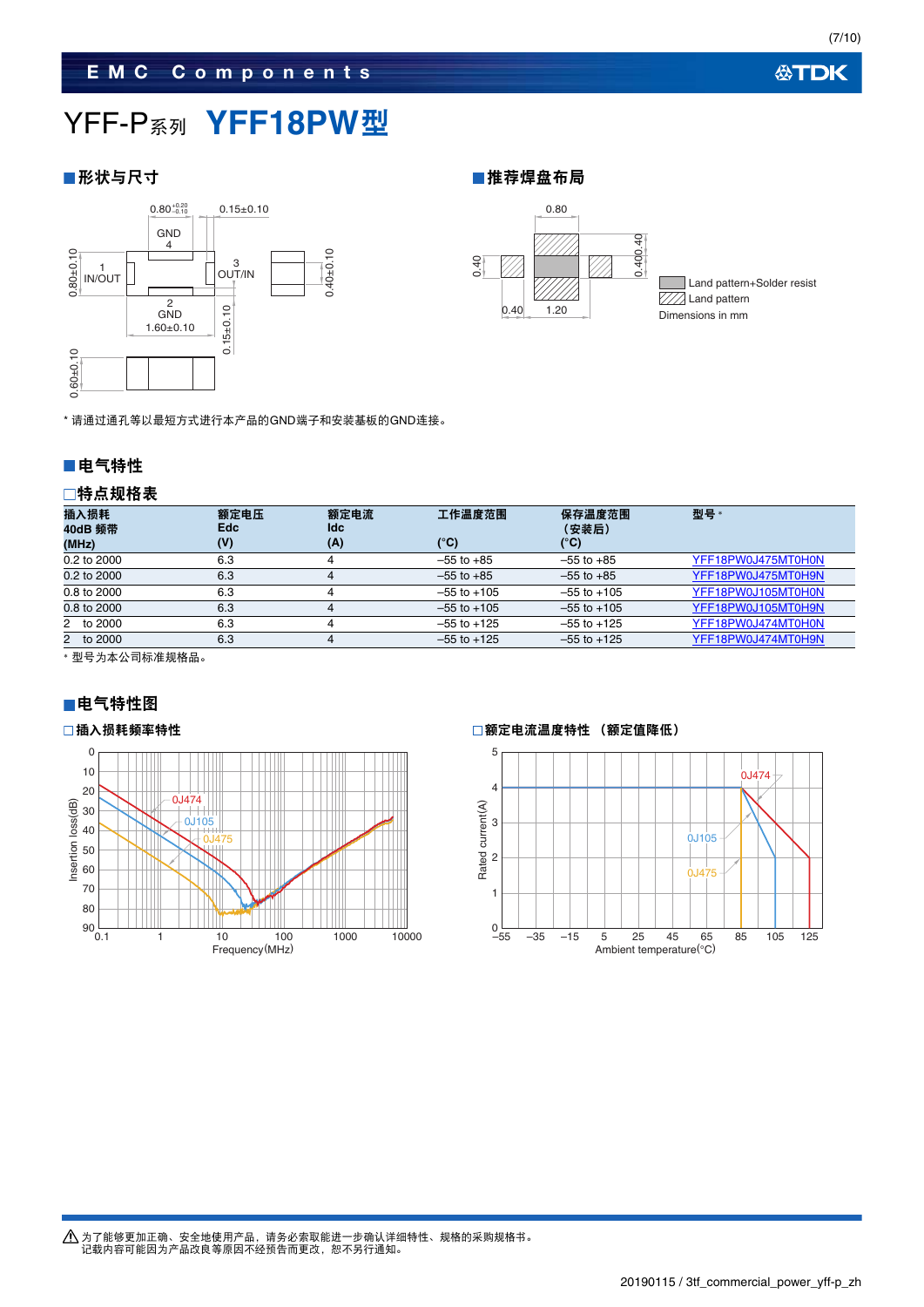### **EMC Components**

# YFF-P系列 **YFF21PC**型

### ■形状与尺寸 ■推荐焊盘布局





\* 请通过通孔等以最短方式进行本产品的GND端子和安装基板的GND连接。

### ■电气特性

### 特点规格表

| 插入损耗<br>40dB 频带<br>(MHz) | 额定电压<br><b>Edc</b><br>(V) | 额定电流<br><b>Idc</b><br>(A) | 工作温度范围<br>(°C)  | 保存温度范围<br>(安装后)<br>(°C) | <b>型号</b> *        |
|--------------------------|---------------------------|---------------------------|-----------------|-------------------------|--------------------|
| 0.04 to 1000             | 6.3                       | 4                         | $-55$ to $+85$  | $-55$ to $+85$          | YFF21PC0J226MT000N |
| 0.04 to 1000             | 6.3                       | 4                         | $-55$ to $+85$  | $-55$ to $+85$          | YFF21PC0J226MT009N |
| 0.7 to 1000              | 10                        | 4                         | $-55$ to $+85$  | $-55$ to $+85$          | YFF21PC1A105MT000N |
| 0.7 to 1000              | 10                        | 4                         | $-55$ to $+85$  | $-55$ to $+85$          | YFF21PC1A105MT009N |
| to 1000<br>2             | 16                        | 2                         | $-55$ to $+125$ | $-55$ to $+125$         | YFF21PC1C474MT000N |
| $\mathbf{2}$<br>to 1000  | 16                        | 2                         | $-55$ to $+125$ | $-55$ to $+125$         | YFF21PC1C474MT009N |
| to 1000                  | 25                        | 2                         | $-55$ to $+125$ | $-55$ to $+125$         | YFF21PC1E104MT000N |
| to 1000                  | 25                        | 2                         | $-55$ to $+125$ | $-55$ to $+125$         | YFF21PC1E104MT009N |
|                          |                           |                           |                 |                         |                    |

型号为本公司标准规格品。

背景是红色的项目,是生产中止预定的产品。



### 插入损耗频率特性

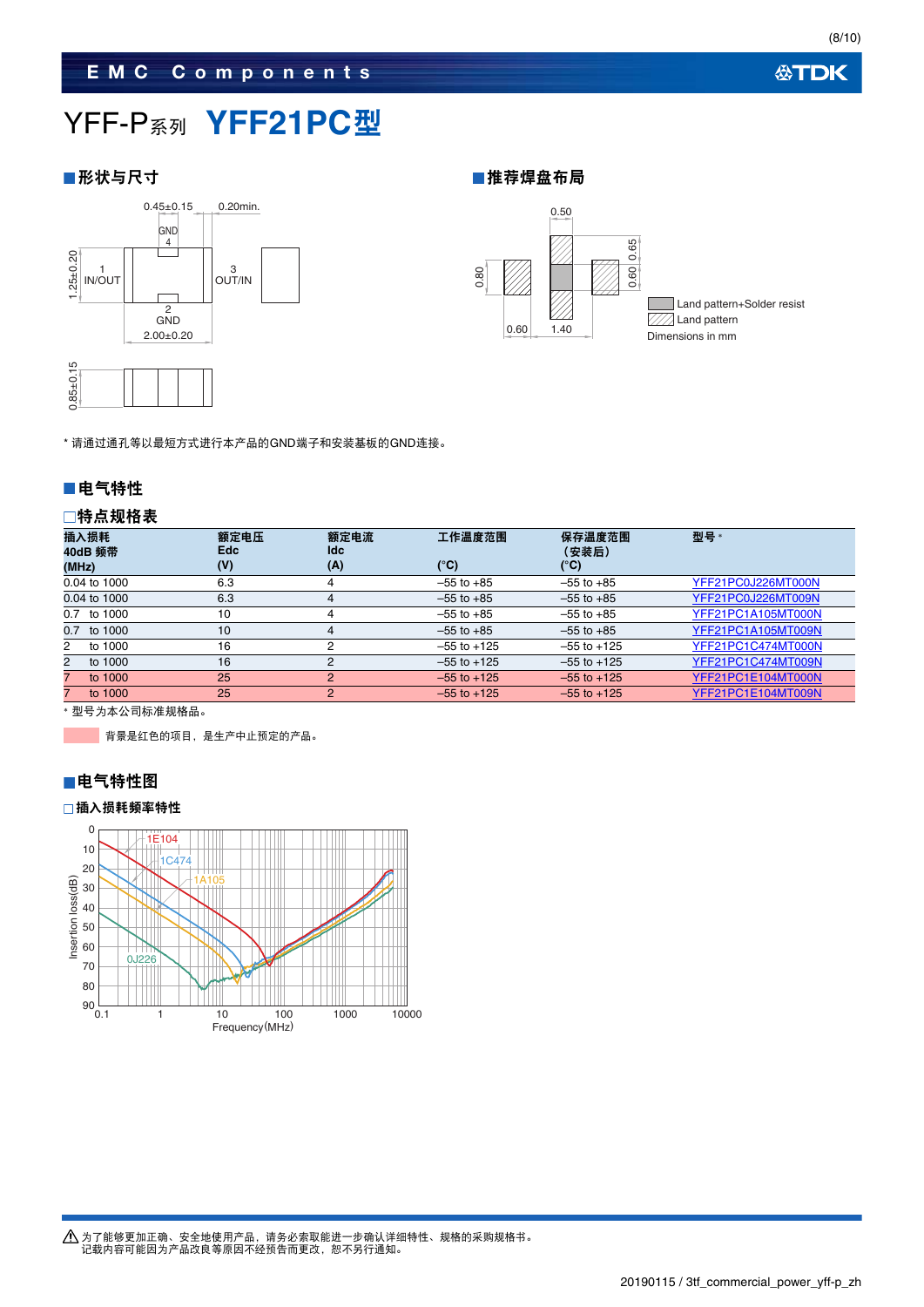# YFF-P系列 **YFF31PC**型

■形状与尺寸 キャンプ インディング せいしょう せいしょう せいせいしょう せいじょう せいしょう





Land pattern+Solder resist  $\overline{\mathbb{Z}/\mathbb{Z}}$  Land pattern Dimensions in mm

\* 请通过通孔等以最短方式进行本产品的GND端子和安装基板的GND连接。

### ■电气特性

### 特点规格表

| (MHz)        | 插入损耗<br>40dB 频带 | 额定电压<br><b>Edc</b><br>(V) | 额定电流<br>ldc<br>(A) | 工作温度范围<br>$\mathbf{C}^{\circ}$ | 保存温度范围<br>(安装后)<br>(°C) | <b>型号</b> *        |
|--------------|-----------------|---------------------------|--------------------|--------------------------------|-------------------------|--------------------|
| 0.7          | to 1000         | 16                        |                    | $-55$ to $+125$                | $-55$ to $+125$         | YFF31PC1C105MT000N |
| 0.7          | to 1000         | 16                        |                    | $-55$ to $+125$                | $-55$ to $+125$         | YFF31PC1C105MT009N |
| $^{2}$       | to 1000         | 16                        | 2                  | $-55$ to $+125$                | $-55$ to $+125$         | YFF31PC1C474MT000N |
| $\mathbf{2}$ | to 1000         | 16                        | 2                  | $-55$ to $+125$                | $-55$ to $+125$         | YFF31PC1C474MT009N |
| 3            | to 600          | 16                        |                    | $-55$ to $+125$                | $-55$ to $+125$         | YFF31PC1C224MT000N |
| 3            | to 600          | 16                        | 2                  | $-55$ to $+125$                | $-55$ to $+125$         | YFF31PC1C224MT009N |
|              | to 1000         | 16                        | 2                  | $-55$ to $+125$                | $-55$ to $+125$         | YFF31PC1C104MT000N |
|              | to 1000         | 16                        | $\overline{2}$     | $-55$ to $+125$                | $-55$ to $+125$         | YFF31PC1C104MT009N |

型号为本公司标准规格品。

背景是红色的项目,是生产中止预定的产品。

### ■电气特性图

n.

### 插入损耗频率特性